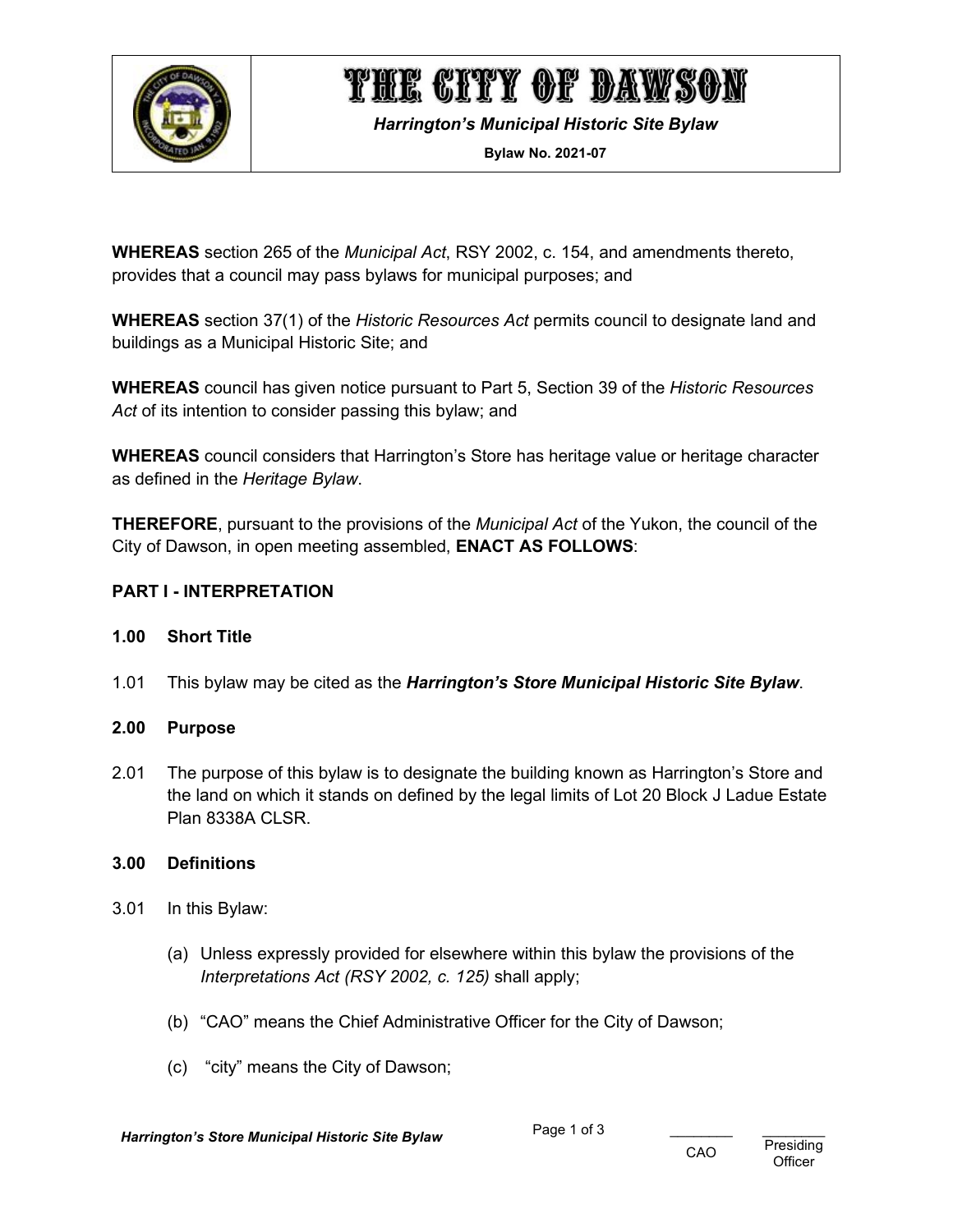

# THE CITY OF DAWSON

*Harrington's Municipal Historic Site Bylaw*

**Bylaw No. 2021-07**

(d) "council" means the council of the City of Dawson.

### **PART II – APPLICATION**

#### **4.00 Municipal Historic Site**

4.01 The building known as Harrington's Store and the land on which it stands on defined by the legal limits of Lot 20 Block J Ladue Estate Plan 8338A CLSR is hereby designated as a Municipal Historic Site.

### **PART III – FORCE AND EFFECT**

#### **5.00 Severability**

5.01 If any section, subsection, sentence, clause or phrase of this bylaw is for any reason held to be invalid by the decision of a court of competent jurisdiction, the invalid portion shall be severed and the part that is invalid shall not affect the validity of the remainder unless the court makes an order to the contrary.

#### **6.00 Enactment**

6.01 This bylaw shall come into force on the day of the passing by council of the third and final reading.

### **7.00 Bylaw Readings**

| <b>Readings</b>        | <b>Date of Reading</b>   |
|------------------------|--------------------------|
| <b>FIRST</b>           | May 18, 2021             |
| <b>PUBLIC HEARING</b>  | June 1, 2021             |
| <b>SECOND</b>          | <b>July 13, 2021</b>     |
| <b>THIRD and FINAL</b> | <b>November 24, 2021</b> |

### **Original signed by:**

*William Kendrick, Mayor Cory Bellmore, CAO*

**Presiding Officer Chief Administrative Officer**

*Harrington's Store Municipal Historic Site Bylaw* Page 2 of 3 \_\_\_\_\_\_\_\_\_\_\_\_\_\_\_\_\_\_\_<br>CAO